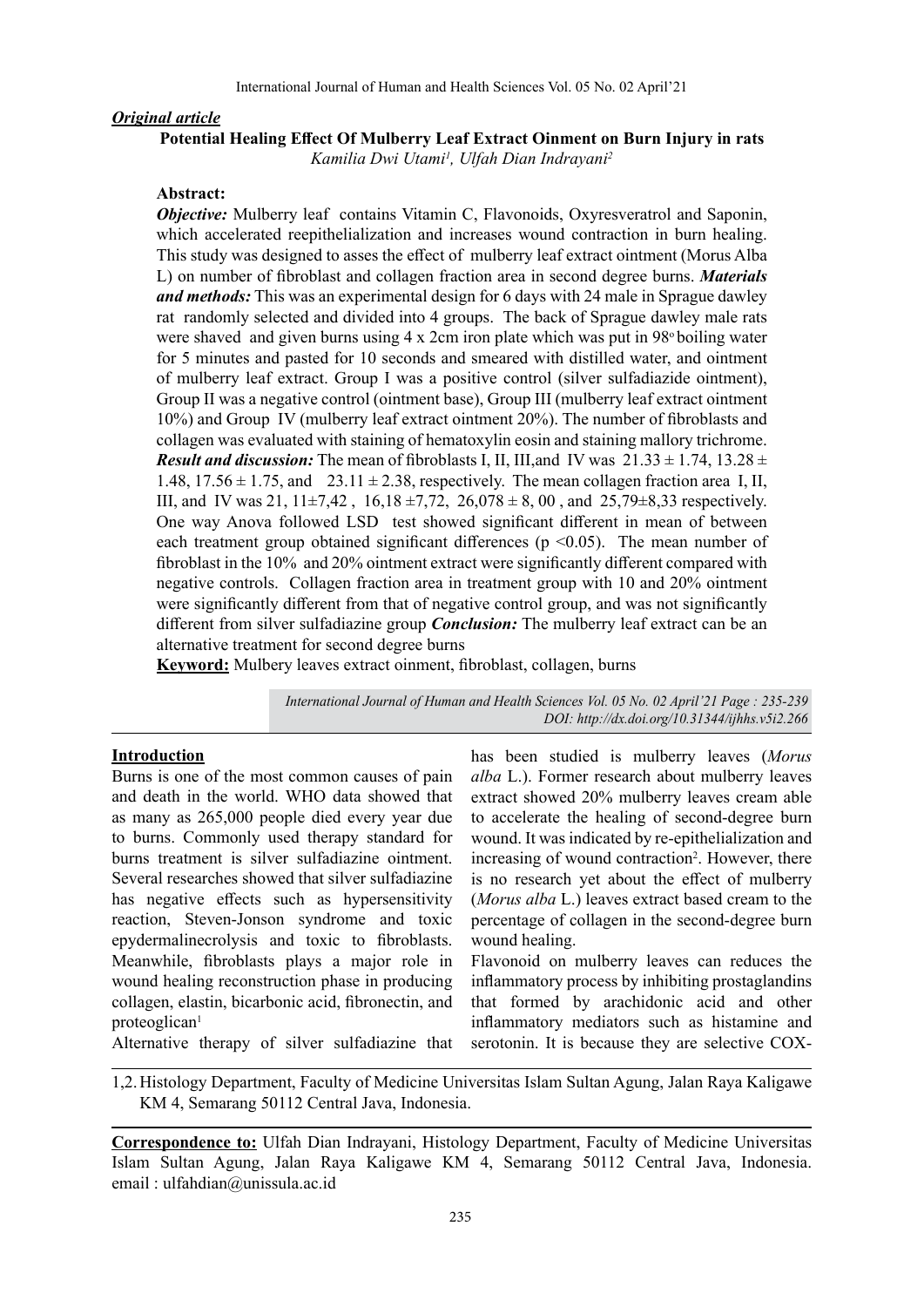2 inhibitor. This inhibition causes the increasing migration of neutrophils (acute inflammatory cells) and monocytes (chronic inflammatory cells) to the wound area. In the end of the inflammatory stage, macrophages extract TGF-β, FGF so it can increase the migration and proliferation of fibroblast cells<sup>3,4</sup>. Vitamin C is an antioxidant that will neutralize free radicals, bacterial phagocytosis products, and debris in wound healing process, and also stimulates collagen biosynthesis, and increase immunity. Oxyresveratrol compound plays a role as an anti-inflammatory agent, so it can accelerate fibroblasts migration. Saponin in mulberry leaves will affect FGF so it can increase the migration and proliferation of fibroblast that will from collagen.

A research by Bathia<sup>5</sup> in 11 days was the continuation of the former research. It combined 20% mulberry leaves extract and 20% neem leaves extract in the second-degree burn wound showed that there was nearly complete re-epithelium and re-structure and wound tissue<sup>5</sup>. Mulberry leaves contain several chemical compounds such flavonoid, oxyresveratrol, saponin and vitamin C that useful to increase the quantity of fibroblast. This fibroblast is a connective tissue that forms collagen fiber to contribute the strength and integrity of wound so it can heal properly <sup>2</sup>. Based on the description of mulberry leaves (*Morus alba*  L.) In the above background, so it is required to study the effect of mulberry leaves (*Morus alba*  L.) extract ointment to the percentage of collagen in the second-degree burn wound healing process in *Sprague dawley* rat skin.

### **METHODS**

The type of this research was an experimental study by using "post-test only randomized controlled group design" research design. The independent variable of this study was mulberry leaves extract while dependent variable assessed was the percentage of collagen area fraction. Mulberry leaves extract was an ointment made of 1 kilogram of mature dark green mulberry leaves extracted by ethanol 96% 1.6 liter using maceration method to produce 6 gram extract and then mixed with ointment base. Mulberry leaves extract ointment was then made in several different doses, namely 10% dose (0.5 gram of mulberry leaves extract and 4.5 gram of ointment base), 20% dose (1 gram of mulberry leaves extract and 4 gram of ointment base) and 40% dose (2 gram of mulberry leaves extract and 3 gram of ointment base). The percentage of collagen fraction area was calculated by preparing histopathological

sample of skin section with burn wound about  $1x1x0.01$  cm taken on the 6<sup>th</sup> day after mulberry leaves ointment treatment. All samples were made of paraffin preparations stocks. The figure of collagen fiber is bluish green. It was colored with *Masson's Trichrome* and then measured under light microscope with magnification 100x in 5 fields of view. The percentage of collagen density was examined by using Image J fraction area method. The quantity of fibroblast was colored by using Hematoxylin eosin and then measured by using light microscope and optilab with Image J.

The test subject was male Sprague Dawley rat taken from the Laboratory of Mathematics and Natural Sciences Faculty of Universitas Negeri Semarang/ UNNES and kept at the Biology Laboratory of Medicine Faculty of Universitas Islam Sultan Agung (UNISSULA). The study subject was the population of research that met the inclusion criteria such as healthy, active rats, 2-3 months old, body weight 150-250 gram, no anatomical abnormalities and never been used for previous research. As many as 24 male *Sprague dawley* rats were divided into 4 groups, each group consist of 6 samples that randomly taken. Ointment was made at the Pharmacology Laboratory Faculty of Medicine Universitas Islam Sultan Agung (UNISSULA). The research was conducted at the Biology Laboratory Faculty of Medicine Universitas Islam Sultan Agung (UNISSULA).

Data were tested using descriptive analysis to obtain mean, median, and standard deviation. *Shapiro-Wilk* test was used to identify normal and abnormal distribution of data and Levene's Test was used to identify the homogeneity of data. The results of Shapiro-Wilk test and Levene's Test were used as the parametric test requirement in the One Way Anova and then continued with Post hoc LSD test.

Ethical approval: The study was approved by the Ethical Committee Faculty of MedicineUniversitas Islam Sultan Agung, Semarang, Indonesia.

### **RESULT AND DISCUSSION**

The group given 10% mulberry oinment had the highest amount of fibroblasts and the percentage of collagen area fraction compared to other groups. The average amount of fibroblasts and the percentage of collagen in each group are presented in the following figure:

The average quantity of fibroblast in the positive control group of 10% mulberry ointment and 20% mulberry ointment was significantly different compared to the negative control group. The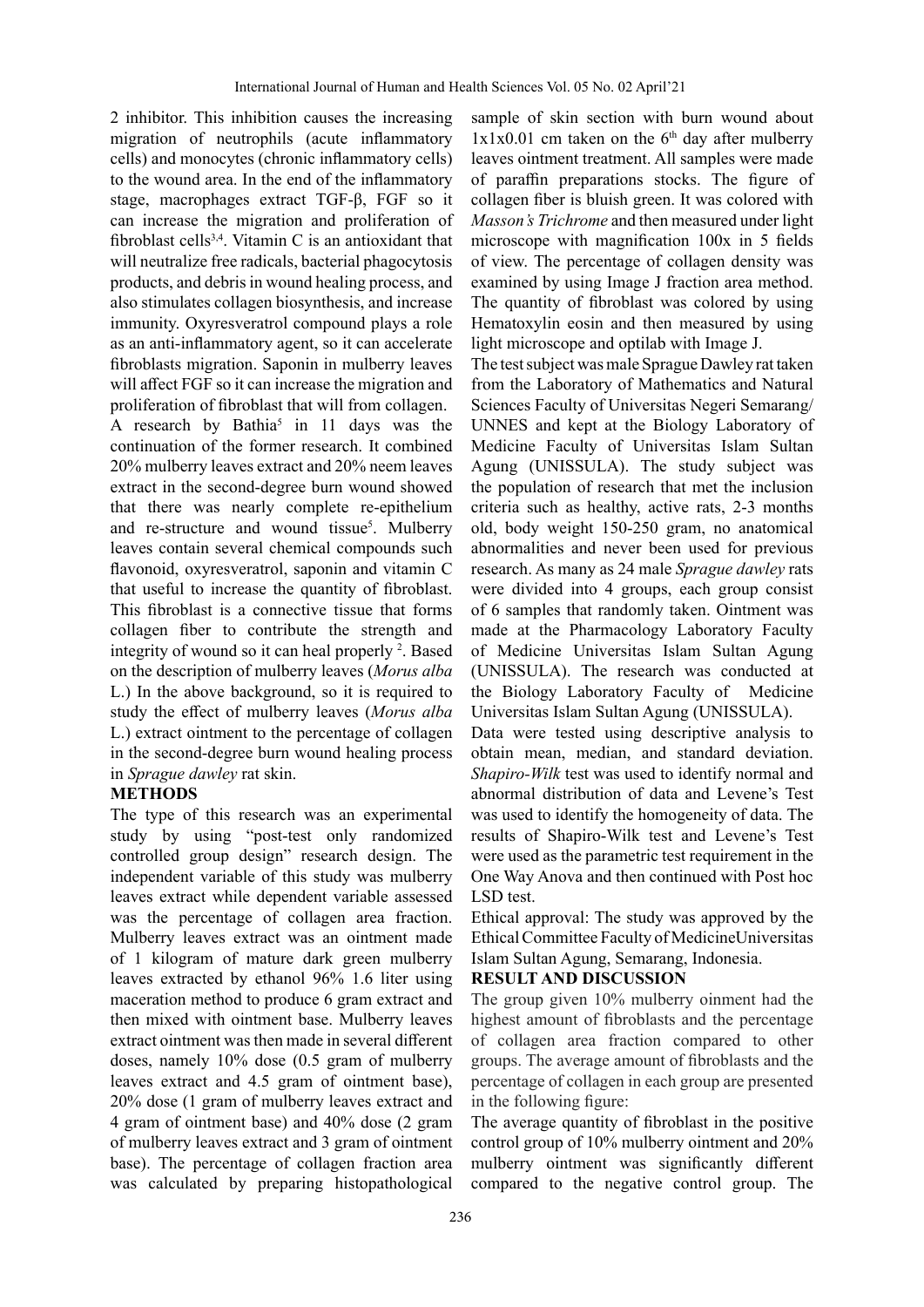







average quantity of fibroblast in the 20% mulberry ointment group was higher than 10% mulberry ointment group.

The average percentage of collagen in 10% and 20% group was significantly different with negative control group. The average percentage of collagen in 10% group was higher than 20% group.

#### **DISCUSSION**

The average fibroblast quantity in positive control group (silver sulfadiazine), 10% and 20% mulberry leaves (*Morus alba L*) extract ointment group showed significant difference if compared with negative control group. It showed that mulberry leaves extract ointment treatment affect to the increasing of fibroblast quantity in the rat skin with second-degree burn wound

The average percentage of collagen in 10% and 20% mulberry leaves (*Morus alba L*) extract ointment group was significantly different with the negative control. Therefore, it can be concluded that 10% and 20% mulberry ointment affect the synthesis of collagen.

This study was in line with the research results by Bathia<sup>2</sup>that mulberry leaves extract with 20% concentration in a period of 11 days given to second-degree burn wound was more effective to accelerate the speed of epithelialization and

increase wound contraction compared to silver sulfadiazine in the rat skin<sup>2</sup>.

The increasing of this fibroblast and collagen quantity was possibly caused by the content of mulberry leaves extract such as Vitamin C, flavonoid, tannins, alkaloid, saponin and phenol compounds that play a role in the collagen formation process. These chemical substances are flavonoid, tannins, alkaloid, saponin and phenol compounds. In addition, there are also vitamin A, beta carotene, vitamin C, catalase and quersitin as the derivatives of flavonoid glycosides. These natural ingredients can regenerate the damaged tissue with a variety of unclear mechanism<sup>2</sup>.

Vitamin C is a water-soluble vitamin that can be used as antioxidant that will neutralize free radicals of bacterial phagocytic products and debris in the wound healing process <sup>6</sup>. Catalase is one of the enzymes that play a role in the breakdown of Hydrogen Peroxidase  $(H_2O_2)$  into water  $(H_2O)$ and Oxygen  $(O_2)$ . Catalase in this decomposition process will reduce the danger of damage that caused by ROS 7 . In addition, vitamin C also stimulates the biosynthesis of collagen, carnitine, and neurotransmitter <sup>8</sup>.

Flavonoid has main effects as the antioxidants and anti-inflammation. Antioxidants work to prevent free radicals. Antioxidants will bind to the outer electrons of free radicals. Free radicals have unstable outermost electrons because of their unpaired characteristic. Electron instability can damage cell membranes; disturb DNA metabolism, cells, and lipids. Bonded antioxidants can cause stable free radicals so the damage of cell membrane can be reduced. Flavonoid can reduce excessive inflammatory process by inhibiting prostaglandin that produced by arachidonic acid and other inflammatory mediators such as histamine and serotonin because they are selective COX-2 inhibitor. This inhibition can cause neutrophils migration (acute inflammatory cells) and monocytes (chronic inflammatory cells) to the wound area. In the end of the inflammatory stage, macrophages extract TGF-β, FGF so it can increase the migration and proliferation of fibroblast cells <sup>3,4</sup>. Non-prolonged inflammatory stage can cause proliferation stage faster and increase fibroblast so it can increase collagen synthesis.

Flavonoid also can increase the interaction process of cell and adhesion of molecules that play a very significant role in the proliferation phase and epithelialization phase to the wound tissue healing process. In addition, flavonoid can prevent or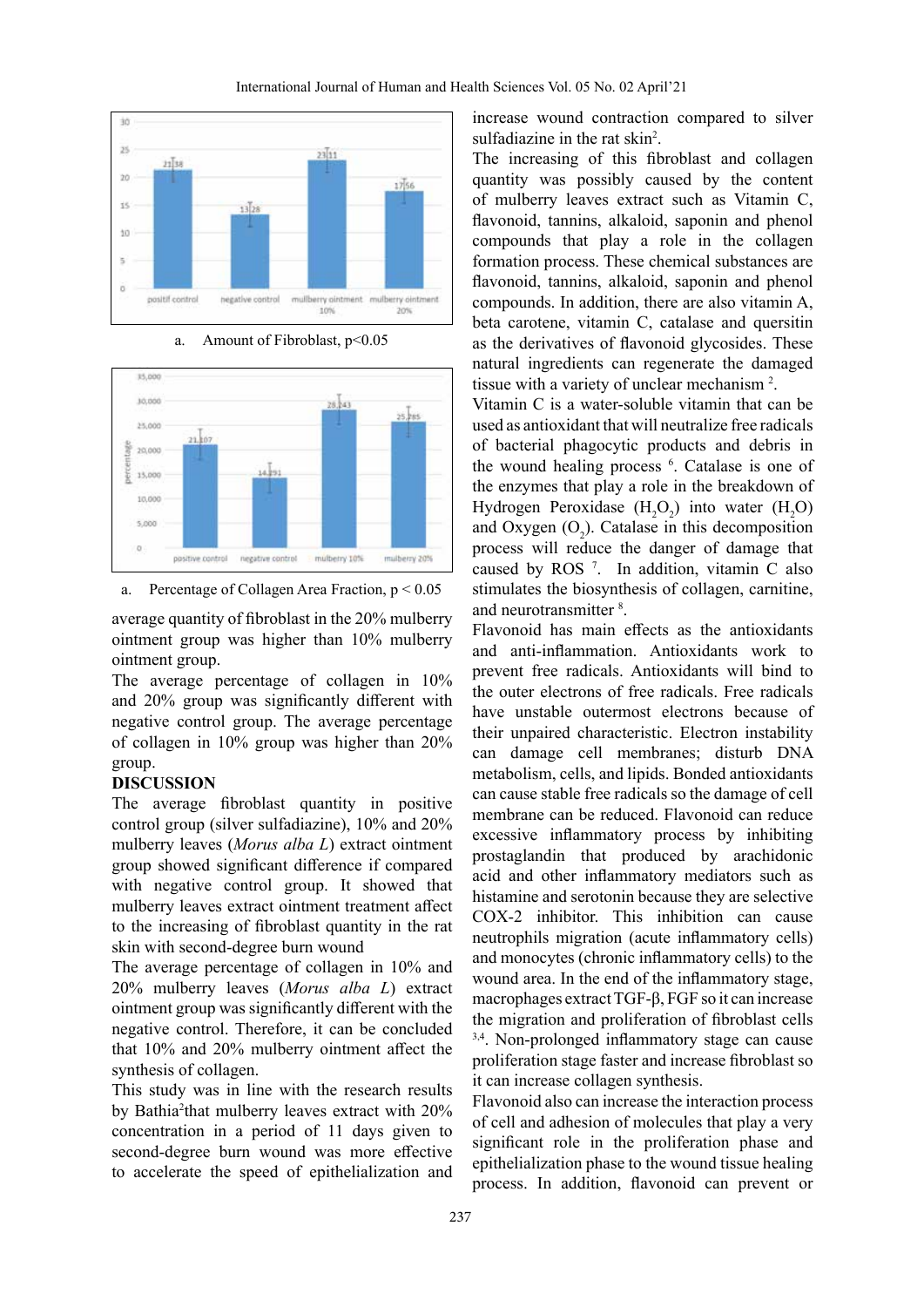prolong the onset of cell death especially fibroblast along with the increasing of vascularization of the wound. If fibroblasts are protected, fibroblasts can migrate to the wound area and there will be attachment between collagen and fibroblast in the wound edge so epithelium can thicken, especially on days 6-14. In addition, flavonoid also responsible to the increasing of wound contraction and epithelialization.

Saponin in wound healing plays its role in stimulating the formation of collagen that significant in the wound closing process and increase the epithelialization of tissue. Collagen is a structural protein that plays its role in the healing process. Saponin is able to stimulate the formation of new cells or known as growth factor, so it can cause multiplication and growth of blood vessel, endothelial cells, smooth muscle cells of blood vessels and fibroblasts so it can lead to cellular growth that finally repairs the damaged blood vessel walls 4 .

Mulberry leaves also contain oxyresveratrol that play role as anti-inflammatory agents and also play role to inhibit cell T leukocytes migration through chemotaxis inhibition <sup>9</sup>. The discovery of antioxidant and anti-bacterial substances in the mulberry leaves extract (*Morus alba* l.) support it to prevent infectious disease including skin problem and wound healing process. If inflammatory process runs normally, the stimulation of various growth factors is not inhibited so it can process to the next phase (proliferation phase) quickly. Inflammatory phase can normally runs if there is no infection or damage that caused by free.

Proliferation phase is a repairment process that involves connective tissue with four components, namely new blood vessels formation, migration, and proliferation of fibroblasts, deposition of ECM (extracellular matrix) and maturation of fibrous tissue. Migration and proliferation of fibroblasts as well as ECM deposition of fibroblasts are two of the four components that play important roles in the proliferation phase  $11$ 

Fibroblasts play an active role in the proliferation phase which started on the 3rd days along with the waning inflammatory phase and continues until the  $14<sup>th</sup>$  day. The quantity of fibroblast in  $20\%$  mulberry ointment was higher than 10% mulberry ointment. Meanwhile, the percentage of collagen in 10% mulberry ointment was higher than 20% mulberry ointment. It was possibly caused by beyond the fibroblasts factors that able to influence the formation of collagen. The rest of it is influenced by other factors such as cytokines (IL-1, IL-4, IL-6, and Il-8) and growth factor (PDGF, FGF, IGf, and TGF-β) that able to influence the formation of collagen. However, this research did not do it due to limited funds. Factors that influence wound healing process are systemic factors such as age factor, nutrition factor, medications, glucose in the blood, Fe and Zinc micronutrient in the blood and also local factor that consist of blood supply, infection, necrosis, and unfamiliar object in the wound <sup>10</sup>

Limitation in this study was this research only studied the effect of ointment in 6 days and it did not study the effect of mulberry ointment to the peak and maturation proliferation phase.

## **CONCLUSION**

There is an effect of 10% and 20% mulberry leaves extract ointment to the quantity of fibroblasts and collagen area fraction in the Sprague Dawley rat in the second-degree burn wound healing

### **SUGGESTION**

Cytokine (Il-1, Il 4) and growth factor (FGF, PDGF, and TGF β) tests are required to determine the mechanism of collagen enhancement.

### **Acknowledgment:**

This research was funded by the Faculty of Medicine, Sultan Agung Islamic University through an internal research program in 2018/2019

# **Source of Funding:**

Faculty of Medicine, Sultan Agung Islamic University

### **Conflict of Interest:**

The researcher has no conflict of interest in this publication

### **Authors' contribution**

Data gathering and idea owner of this study:

KamiliaDwiUtami

Literature Review:

KamiliaDwiUtami, Ulfah Dian Indrayani

Writing and Submitting manuscript:

KamiliaDwiUtami, Ulfah Dian Indrayani